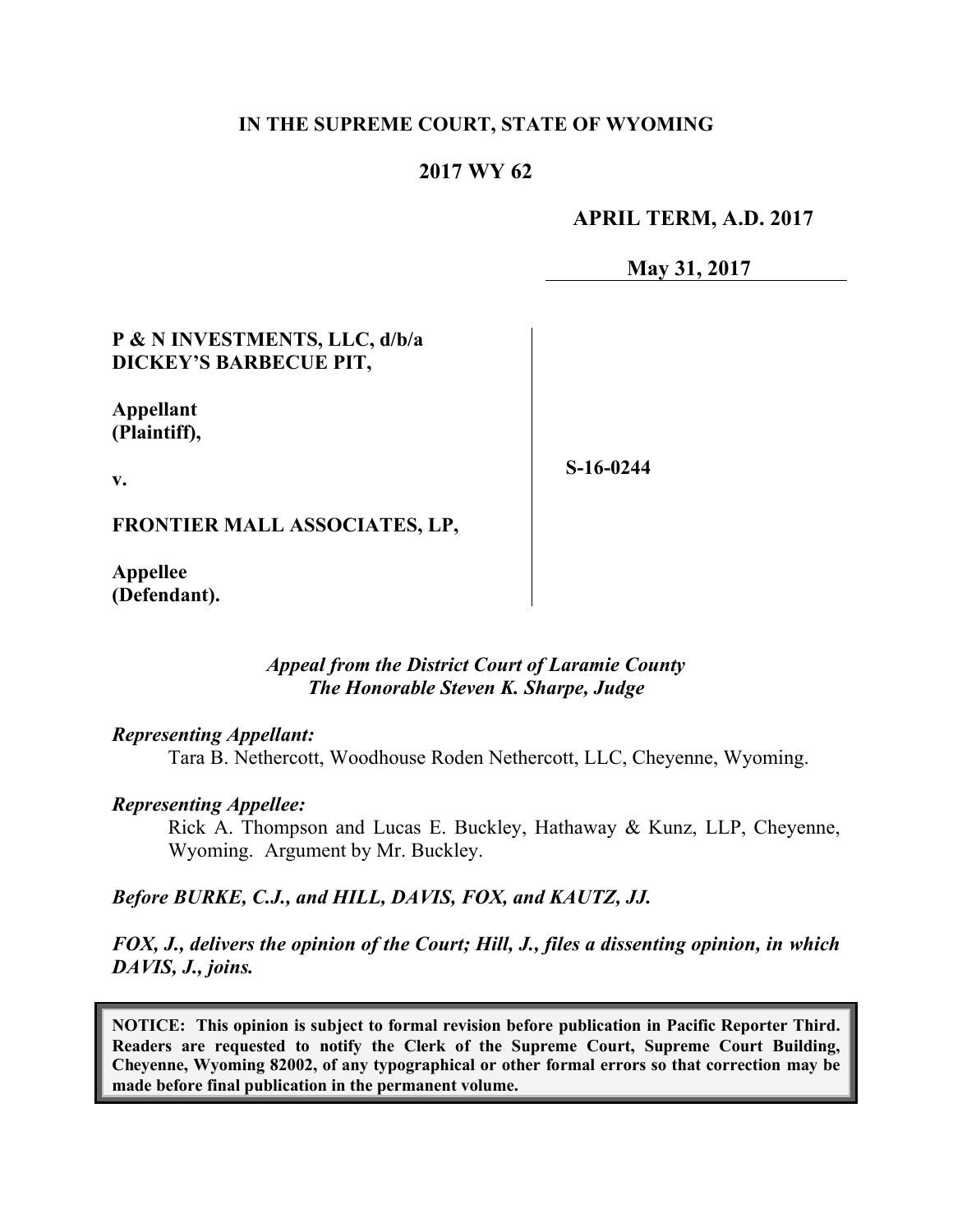### **FOX, Justice.**

[ $[$ [1] Appellant P & N Investments, LLC (P & N) obtained a franchise for a Dickey's Barbeque Pit restaurant to be operated in Frontier Mall in Cheyenne, Wyoming. P & N entered into a lease with Frontier Mall Associates, LP (the Mall), which required the Mall to pay P & N a finish allowance when certain provisions had been satisfied. P & N then entered into a contract with a general contractor, which  $P \& N$  eventually paid in full for the work done. The general contractor, however, did not pay all the subcontractors. P & N and the Mall now dispute whether the lease provision requiring that liens be released and work be paid for was satisfied. The district court ruled that the lease language is unambiguous, and, because it is undisputed that subcontractors have not been paid and have not provided evidence regarding satisfaction or waiver of any liens, granted summary judgment in favor of the Mall. We affirm.

#### *ISSUE*

[¶2] We rephrase the issue: Do the unambiguous terms of the lease require evidence that subcontractors and the general contractor have been paid in full before the Mall is obligated to pay the finish allowance?

# *FACTS*

[¶3] P & N entered into a ten-year Shopping Center Lease (Lease) with the Mall for approximately 2500 square feet in Frontier Mall in which to operate a Dickey's Barbeque Pit franchise. The Lease allowed  $P \& N$  to renovate the space to suit its use as a restaurant. P & N retained East Rochester, New York contractor, CCI Builders and Developers, Inc. (CCI), to act as the general contractor on the project. CCI, in turn, hired a number of local subcontractors to provide materials and perform work on the project.

[¶4] The Lease provided that upon satisfaction of ten express conditions, the Mall would pay P & N a tenant finish allowance of \$150,180. The condition that lies at the heart of this dispute requires P  $\&$  N to provide the Mall satisfactory evidence from P  $\&$ N's general contractor and subcontractors that any liens have been satisfied or waived and an affidavit that "all work has been paid for" before the finish allowance becomes due.

[¶5] Work was completed on the project in September 2014 and the restaurant opened on schedule. For the purposes of this appeal, it is undisputed that the total cost of construction was \$308,929.55 and that P & N paid CCI \$308,929.55. P & N submitted an affidavit to the Mall stating: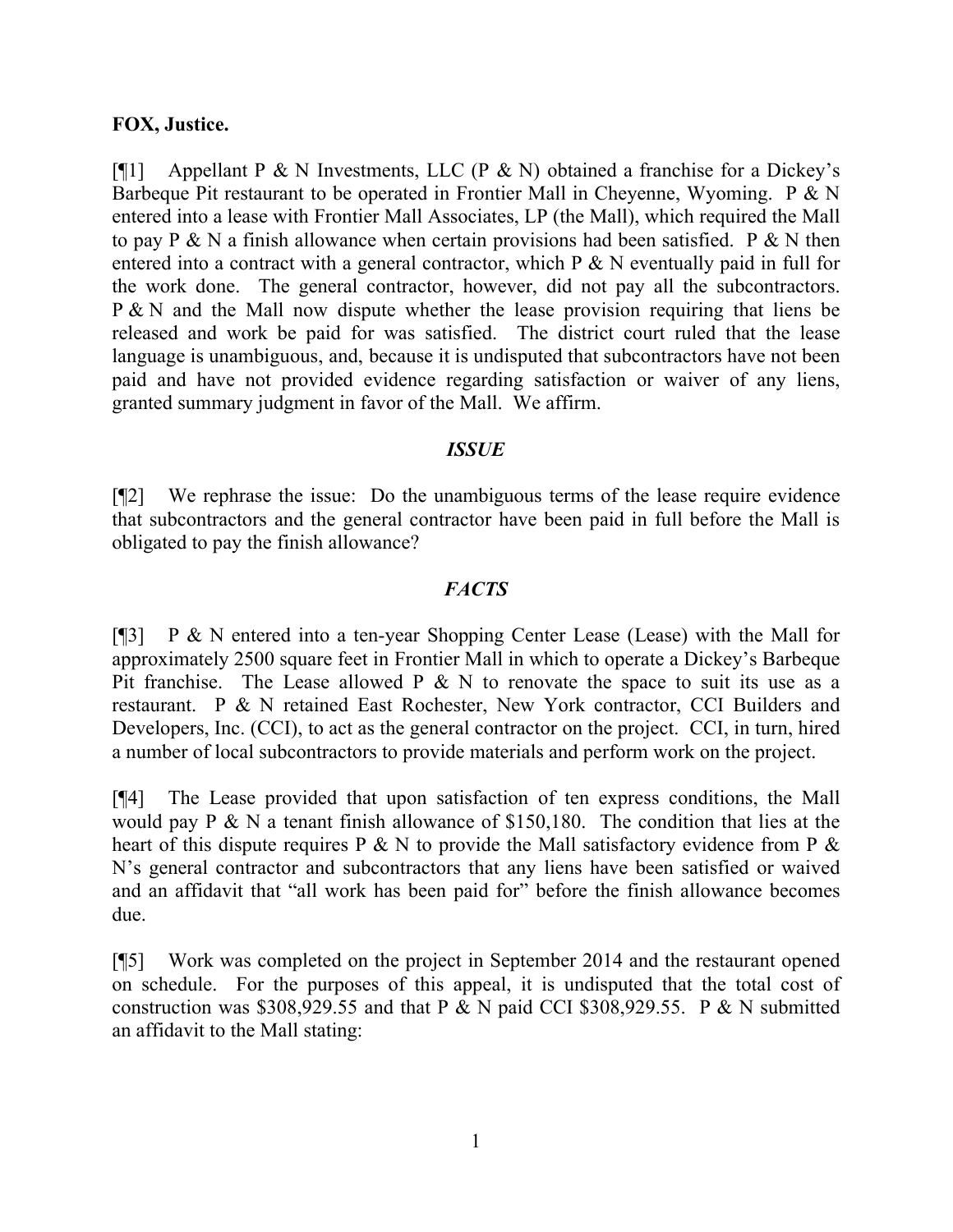6. The total cost of construction was three hundred eight thousand nine hundred twenty nine and 55/100 dollars (\$308,929.55). The cost was paid in full by me [Nathaniel Schott, owner of P & N] to CCI.

7. The construction was completed in September 2014.

7. [sic] No liens have been filed on the property or may be filed as a result of construction on the leased premises.

It is also undisputed that CCI did not pay numerous subcontractors a total of approximately \$90,000 for work they performed on or materials they provided to the project. $<sup>1</sup>$ </sup>

[¶6] Under Wyoming law, contractors have one hundred fifty days from the date of the completion of their work to assert a lien. $2$  Thus, CCI and the subcontractors had until February 27, 2015, at the latest, to assert a lien against the property. It is undisputed that no liens have been filed against the property.

[ $[$ ] Because the Mall has not paid the finish allowance, P & N sued the Mall, asserting claims of breach of contract and unjust enrichment, and seeking declaratory judgment that the Mall must pay the tenant finish allowance because  $P \& N$  has met the conditions for that payment set forth in the Lease. The Mall counterclaimed, seeking a determination that the Lease terms have not been satisfied and that the requirement to pay the finish allowance has not been triggered. The parties filed cross-motions for summary judgment. The district court concluded that the disputed contract language is unambiguous and requires the submission of evidence of lien release satisfactory to the Mall from the general contractor and the subcontractors and an affidavit that all

(i) Of the earlier of:

 <sup>1</sup> CCI is not a party to this action, perhaps because of the arbitration clause in its contract with P & N requiring that "[a]ny controversy or claim arising out of or relating to this contract, or the breach thereof, shall be settled by arbitration administered by the American Arbitration Association . . . ."

 $2$  Wyo. Stat. Ann. § 29-2-106(a) (LexisNexis 2015) provides:

<sup>(</sup>a) Except as provided in subsection (c) of this section, any contractor asserting a lien under this chapter shall file his lien statement within one hundred fifty (150) days and every other person asserting a lien under this chapter shall file within one hundred twenty (120) days:

<sup>(</sup>A) After the last day when work was performed or materials furnished under contract;

<sup>(</sup>B) From the date of substantial completion of the project on which work was performed or materials were furnished under contract; or

<sup>(</sup>ii) With respect to a subcontractor, after the last day he performed work at the direction of the contractor or other person authorized to provide direction.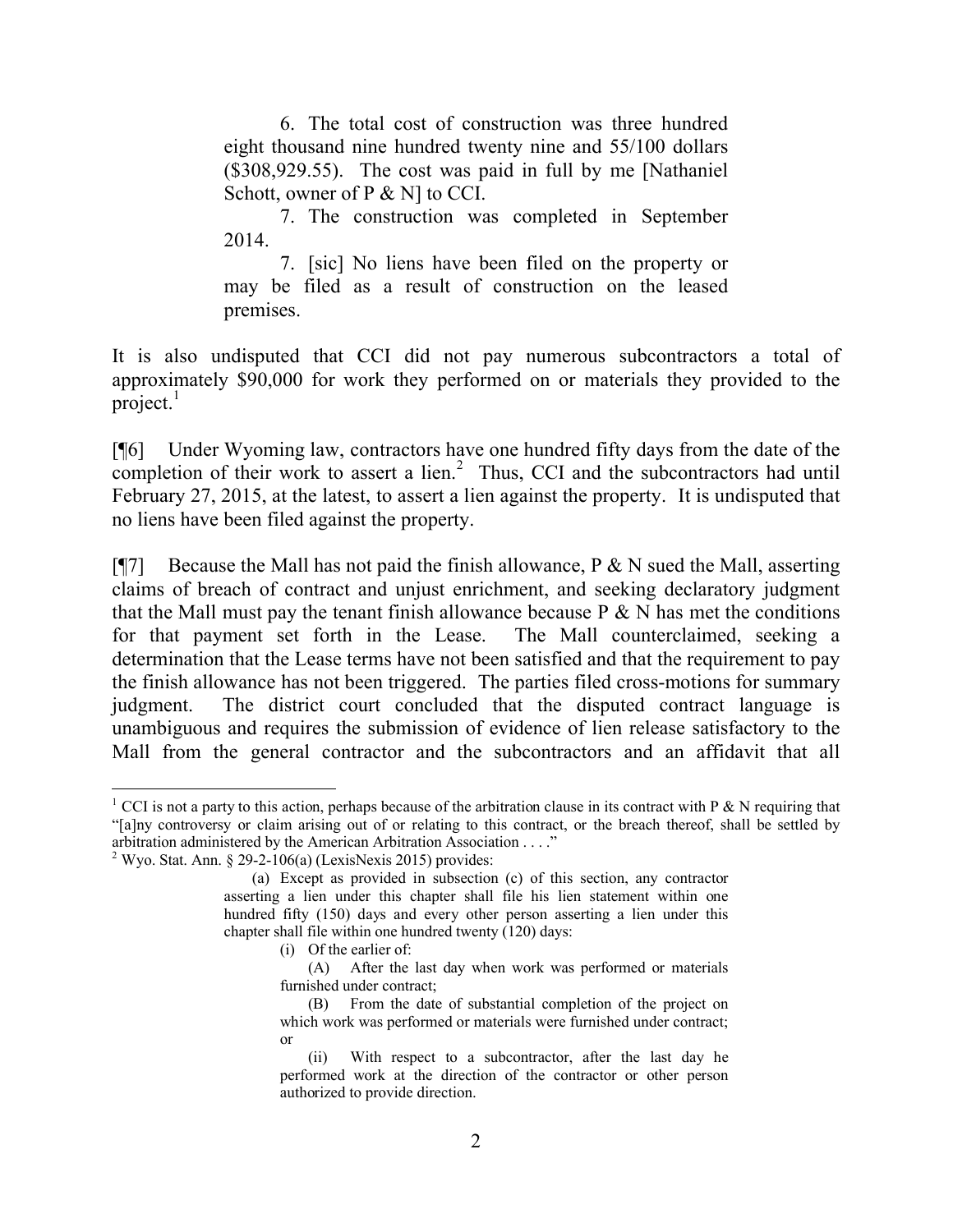outstanding amounts owed for the construction, including amounts owed to subcontractors, have been paid. Because there is no dispute that neither of these requirements has been met, the district court granted summary judgment in favor of the Mall.  $P \& N$  appeals.

#### *STANDARD OF REVIEW*

[¶8] We review a grant of summary judgment deciding a question of law de novo. *Anadarko Land Corp. v. Family Tree Corp.*, 2017 WY 24, ¶ 15, 389 P.3d 1218, 1223 (Wyo. 2017); *Williams v. Sundstrom*, 2016 WY 122, ¶ 17, 385 P.3d 789, 793 (Wyo. 2016). We use the same materials and follow the same standards as the district court. *Leeks Canyon Ranch, LLC v. Callahan River Ranch, LLC*, 2014 WY 62, ¶ 12, 327 P.3d 732, 737 (Wyo. 2014). Summary judgment can be granted when there are no genuine issues of material fact and the moving party is entitled to judgment as a matter of law. W.R.C.P. 56(c).

[¶9] When summary judgment is based on interpretation of a contract:

The initial question of whether the contract is capable of being understood in only one way is a question of law for the court. If the court determines that the contract is capable of being understood in only one way, then the language used in the contract expresses and controls the intent of the parties. In such case, the next question, what is that understanding or meaning, is also a question of law. When we review the district court's summary judgment decisions that a contract is capable of being understood in only one way and what that understanding is, we accord no deference to those decisions.

*Claman v. Popp*, 2012 WY 92, ¶ 23, 279 P.3d 1003, 1012 (Wyo. 2012) (quoting *Union Pacific Railroad Co. v. Caballo Coal Co.*, 2011 WY 24, ¶ 13, 246 P.3d 867, 871 (Wyo. 2011)).

*Leeks Canyon Ranch, LLC*, 2014 WY 62, ¶ 12, 327 P.3d at 737.

#### *DISCUSSION*

[¶10] Our "ultimate goal when interpreting a contract 'is to discern the intention of the parties to the document.'" *Comet Energy Servs., LLC v. Powder River Oil & Gas Ventures, LLC*, 2008 WY 69, ¶ 6, 185 P.3d 1259, 1261 (Wyo. 2008) (*Comet I*) (quoting *Mullinnix, LLC v. HKB Royalty Trust*, 2006 WY 14, ¶ 22, 126 P.3d 909, 919 (Wyo. 2006)). In so doing, we first consider the "specific terms of the contract and give them their plain and ordinary meaning." *Id*.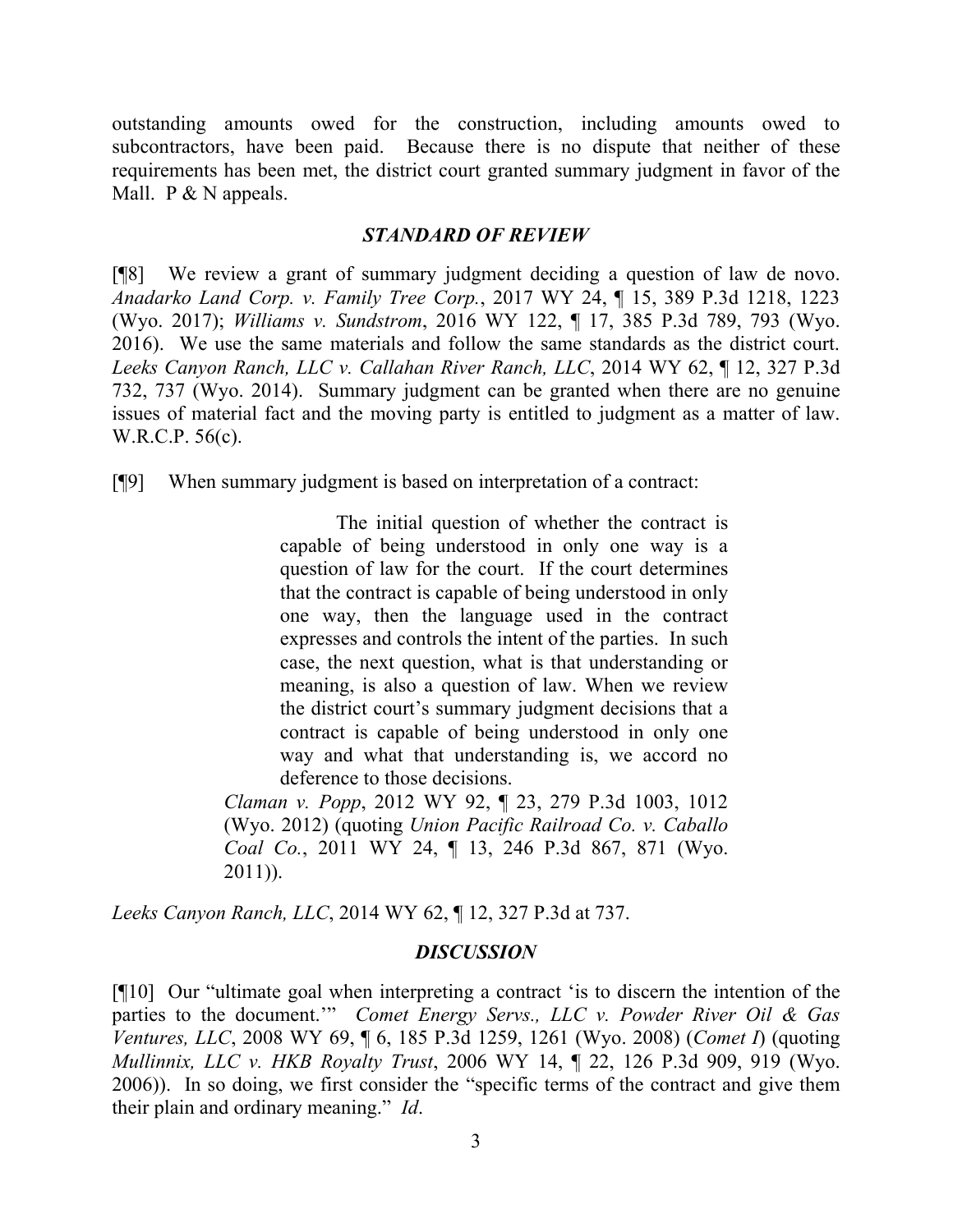$[$ [[11] Section 1.5(b) of exhibit B to the Lease provides:

Tenant shall have furnished evidence satisfactory to Landlord from its general contractor and any subcontractors that any and all liens that have been, or may be, filed have been satisfied of record or waived and an affidavit that all work has been paid for[.]

Both parties contend that these terms are unambiguous, but they disagree as to the meaning. A disagreement between the parties as to the meaning of the terms of a contract does not give rise to an ambiguity. *Omohundro v. Sullivan*, 2009 WY 38, ¶ 9, 202 P.3d 1077, 1081 (Wyo. 2009). We agree with the district court that the language of this provision is unambiguous. It is not "obscure in its meaning, because of indefiniteness of expression, or because a double meaning is present." *Amoco Prod. Co. v. Stauffer Chem. Co. of Wyo.*, 612 P.2d 463, 465 (Wyo. 1980) (citation omitted); *see also Comet I*, 2008 WY 69, ¶ 11, 185 P.3d at 1263.

[¶12] Our settled rules of contract interpretation require that once we determine a contract is unambiguous, we determine the intention of the parties from the words of the contract and the context in which it was written. *Hunter v. Reece*, 2011 WY 97, ¶ 17, 253 P.3d 497, 502 (Wyo. 2011); *Comet Energy Servs., LLC v. Powder River Oil & Gas Ventures, LLC*, 2010 WY 82, ¶ 13, 239 P.3d 382, 386 (Wyo. 2010) (*Comet II)*; *Amoco Prod. Co.*, 612 P.2d at 465. We consider the contract as a whole and interpretation is a matter of law. *Id*.

[¶13] Section 1.5, read in its entirety, indicates that the parties' overarching intent was to ensure that all those who worked on the P & N job were paid in full, and evidence of that was to be obtained from several sources, including directly from the contractor and subcontractors, and by affidavit from  $P \& N$ . "Our rules of interpretation require that we interpret a contract as a whole, reading each provision in light of all the others to find their plain meaning." *Pope v. Rosenberg*, 2015 WY 142, ¶ 20, 361 P.3d 824, 830 (Wyo. 2015) (citation omitted). The disputed language sets forth two requirements that must be met before the Mall is obligated to pay the finish allowance.

[ $[14]$ ] The first portion of section 1.5(b) requires that P & N furnish "evidence satisfactory to [the Mall] from its general contractor and any subcontractors that any and all liens that have been, or may be, filed have been satisfied of record or waived" before it is entitled to payment of the finish allowance. P  $\&$  N argues that since the statutory time limit for filing a lien has passed, liens can no longer be filed and thus the terms of this provision have, in essence, been met.

[¶15] We begin by looking at the plain language of the provision. It requires that (1) P & N provide to the Mall evidence from the general and subcontractors that any liens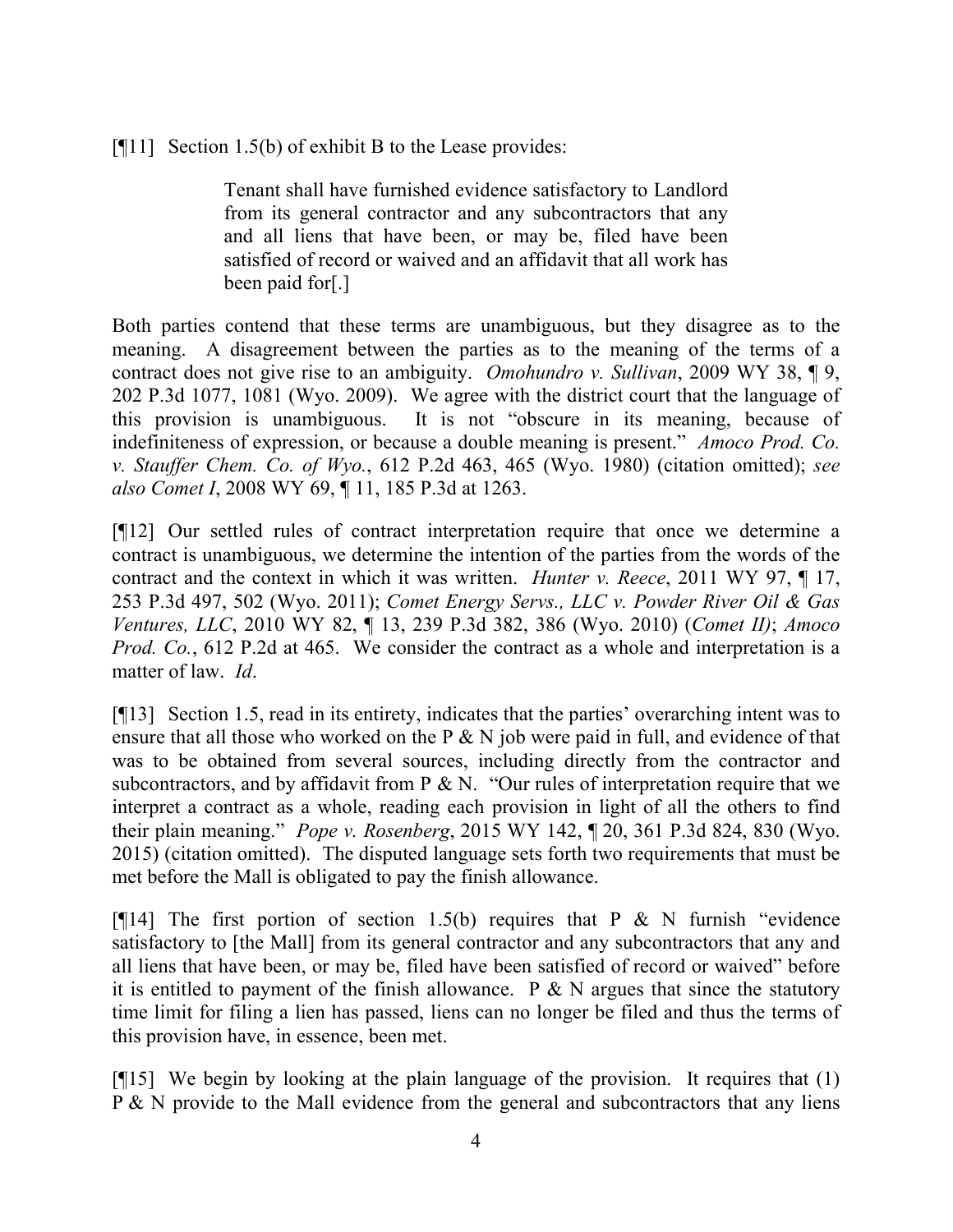filed by the general and subcontractors have been satisfied and that all other liens that may be filed have been either satisfied or waived, and (2) the Mall must be satisfied with the evidence provided. P  $\&$  N claims the intent of this provision was to make sure there were no liens on the property, and that the Mall engaged in bad faith when it refused to accept P & N's statement that no liens have been filed and any other liens have been waived, and instead insisted P & N satisfy it with written lien waivers from CCI and the subcontractors. Every contract imposes on the parties a duty of good faith and fair dealing in its performance and enforcement. *Scherer Constr., LLC v. Hedquist Constr., Inc.*, 2001 WY 23, 1 18, 18 P.3d 645, 652 (Wyo. 2001). While "[s]ubterfuges and evasions" can violate the obligation of good faith, *id*. (quoting Restatement (Second) of Contracts § 205, comment d (1981)), courts have held that the insistence on compliance with the terms of a contract will not rise to the level of bad faith. *See Thalle Constr. Co. v. City of New York*, 256 A.D.2d 157 (NY App. Div. 1998). That is particularly true here, where one of the terms of the contract gives the Mall discretion to determine whether the evidence of lien release or waiver is satisfactory.

[¶16] While we cannot conclude that the Mall acted in bad faith, we would be hard pressed to conclude that, as a practical matter, the release or waiver requirement has not been satisfied by the passage of time. However, the second part of section 1.5(b) requires that "all work" be paid for before  $P \& N$  is entitled to the finish allowance. The Mall argues that this provision is unambiguous and that "all work" includes work performed by not just the general contractor, but the subcontractors as well. Because it is undisputed that numerous subcontractors have not been paid, the Mall claims that this provision has not been satisfied.  $P \& N$  also contends that the Lease provision is unambiguous, but claims it requires only that  $P \& N$  pay the full cost of construction to CCI and provide an affidavit to that effect to the Mall.

[¶17] We afford words in a contract the plain meaning that a reasonable person would give to them. *Hunter*, 2011 WY 97, ¶ 17, 253, P.3d at 502. "All" means everything. In *Caballo Coal Company v. Fidelity Exploration & Production Company*, 2004 WY 6, ¶ 4, 84 P.3d 311, 313 (Wyo. 2004), we considered the meaning of deed language granting coal "[t]ogether with *all* of Grantor's undivided interest in and to *all* other minerals, metallic or nonmetallic contained in or associated with" coal deposits conveyed coalbed methane gas to the grantee. (Emphasis added.) We concluded that the "clear language" of the deeds "expressly convey[ed] ownership of *all* metallic and nonmetallic minerals," *id*. at  $\P$  17, 84 P.3d at 318 (emphasis in original), and that a "reasonable interpretation of the intent of the grantors expressed within the deeds is that [they] simply intended to convey everything located within the coal seam." *Id*. at ¶ 19, 84 P.3d at 318. Likewise, "all work," or the whole amount of work, on this project includes the work performed by the subcontractors. Thus, we find the language of section 1.5(b) requiring "all work" to be paid for is unambiguous and requires every individual component of work to be paid before the finish allowance becomes due.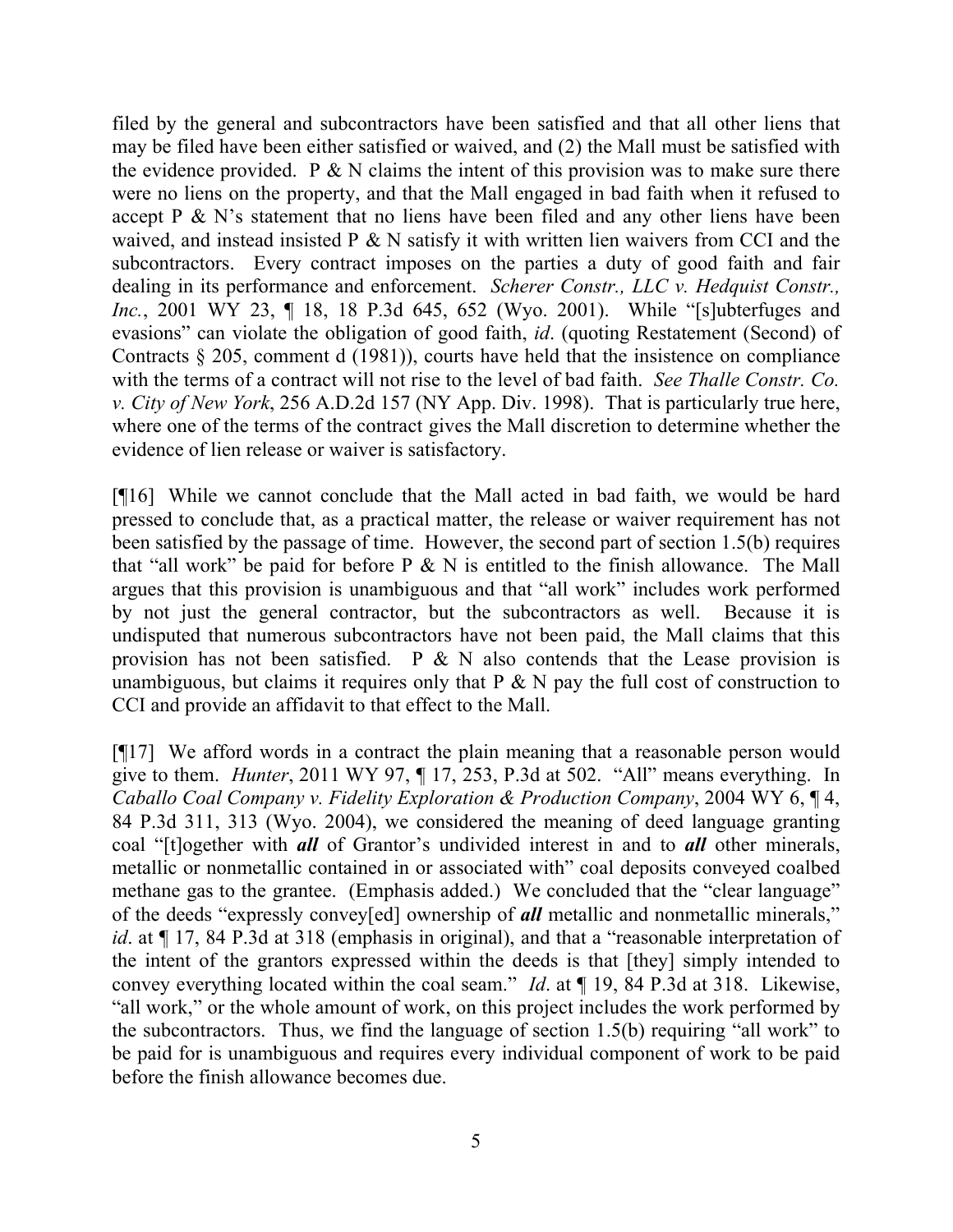[ $[$ [18] The affidavit P & N submitted to the Mall stated:

The total cost of the construction was three hundred eight thousand nine hundred twenty nine and 55/100 dollars (\$308,929.55). The cost was paid in full by me to CCI.

P & N claims that the affidavit complies with the terms of section 1.5(b), but it does not say that "all work has been paid for," as required by the Lease. Had the parties intended that only the general contractor needed to be paid in order for the finish allowance to come due, they could have used language to that effect, such as, "the general contractor has been paid in full." Instead, they used the term "all work." We will not "rewrite contracts under the guise of interpretation . . . ." *Comet I*, 2008 WY 69, ¶ 11, 185 P.3d at 1263. We interpret this provision according to its clear language, and conclude that the parties intended to include work by subcontractors on the project as work that must be paid for before the finish allowance became due. Because all work has not been paid for on this project, the Mall was entitled to summary judgment.

[ $[19]$ ] P & N asks us to examine the terms of its agreement with CCI to determine the intent of the disputed language in its contract with the Mall. "While unambiguous contract language is generally interpreted without resort to extrinsic evidence, it need not be interpreted in a vacuum." 11 Samuel Williston, *Treatise on the Law of Contracts* § 30:6, at 108 (Richard A. Lord ed., 4th ed. 2012); *see also Pokorny v. Salas*, 2003 WY 159, ¶ 23, 81 P.3d 171, 177-78 (Wyo. 2003). "We consider the language in the context in which it was written, looking to the surrounding circumstances, the subject matter, and the purpose of the agreement to ascertain the intent of the parties at the time the agreement was made." *Comet II*, 2010 WY 82,  $\P$  13, 239 P.3d at 386.<sup>3</sup> However, we have rejected the use of extrinsic evidence to determine whether a contract is ambiguous:

> The ambiguity which justifies examining extrinsic evidence must exist . . . in the language of the document itself. It cannot be found in the subsequent events or conduct of the parties, matters which are extrinsic evidence. *The suggestion*

 $3$  The identity of the party drafting the contract is one of those surrounding circumstances that we may consider. *See* Williston, *supra*, § 30:5, at 84 ("Extrinsic evidence properly considered in deciding whether the contract is ambiguous may include . . . whether one of the parties prepared the instrument, so that the language should be construed most strongly against it."); *see Nuhome Invs., LLC v. Weller*, 2003 WY 171,  $\P$  17, 81 P.3d 940, 947 (Wyo. 2003) (considering identity of drafter to determine whether unequal bargaining power existed); *Collins v. Finnell*, 2001 WY 74, ¶ 19, 29 P.3d 93, 100 (Wyo. 2001) (ambiguity is construed against the drafter); *Emulsified Asphalt, Inc. of Wyo. v. Transp. Comm'n of Wyo.*, 970 P.2d 858, 864 (Wyo. 1998) (same). It is unclear from the record which party drafted the Lease, however, the Lease itself contains many deletions and additions, indicating that a significant number of changes had been made from its original version.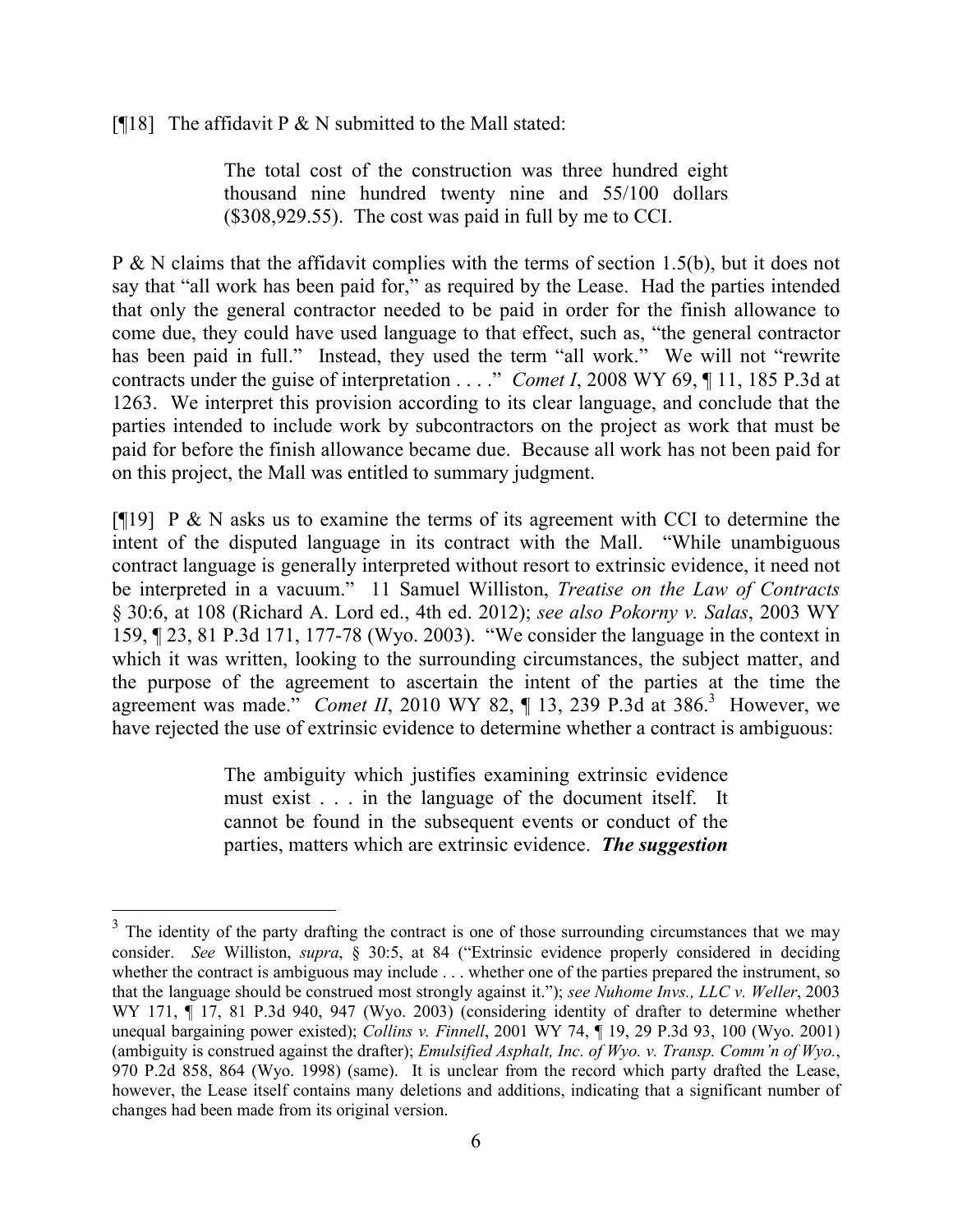# *that one should examine extrinsic evidence to determine whether extrinsic evidence may be examined is circuitous.*

*Wolter v. Equitable Res. Energy Co., Western Region*, 979 P.2d 948, 952 (Wyo. 1999) (citation omitted and emphasis in original); *see also Thornock v PacifiCorp.*, 2016 WY 93, ¶ 20, 379 P.3d 175, 181 (Wyo. 2016).

[ $[$ [20] P & N emphasizes the terms of its agreement with CCI prohibiting P & N from communicating with subcontractors. It argues that this prohibition is further evidence of P & N's intent that only CCI must be paid before the finish allowance is due because P & N had no contracts with or invoices from the subcontractors. "A party's subjective intent is not relevant in contract interpretation cases because we use an objective approach to interpret contracts." *Omohundro*, 2009 WY 38, ¶¶ 24-25, 202 P.3d at 1085 (declining to consider affidavit regarding parties' subjective intent regarding covenants). Moreover, we note that P & N entered into the Lease with the Mall on February 11, 2014, while its contract with CCI is dated May 5, 2014. Thus, even if we were to consider the terms of the CCI contract, we are not persuaded that those terms impacted  $P \& N$ 's intent as it entered into its contract with the Mall.

[ $[21]$  P & N also points to the standard and custom in the construction industry that the general contractor is responsible for paying the subcontractors in support of its argument that the intent was only to require  $\overline{P} \& N$  to pay CCI, citing Black's Law Dictionary's definition of general contractor:

> One who contracts for the construction of an entire building or project, rather than for a portion of the work. The general contractor hires subcontractors, coordinates all work, and is responsible for payment to the subcontractors.

Black's Law Dictionary 683 (6th ed. 1990). P & N argues that because it paid CCI, the general contractor, it paid for all work and it was CCI's responsibility to pay the subcontractors. P  $\&$  N claims that because it has clean hands, it should not be punished by not receiving the finish allowance or by having to pay the subcontractors directly (when it has already paid CCI) in order to receive the finish allowance.<sup>4</sup>

[¶22] We cannot rewrite the terms of the Lease. *Brashear v. Richardson Constr., Inc.*, 10 P.3d 1115, 1118 (Wyo. 2000). "[T]he question whether a bargain is smart or foolish, or economically efficient or disastrous, is not ordinarily a legitimate subject of judicial inquiry." Williston, *supra*, § 31:5, at 455; *see Sowerwine v. Keith*, 997 P.2d 1018, 1020- 21 (Wyo. 2000). "[C]ourts are not at liberty to rescue parties from the consequences of

 <sup>4</sup> In their briefs, the parties dispute whether the Mall could or could not be sued by unpaid subcontractors under a variety of legal theories. That question is not before the Court and is not relevant to the unambiguous terms of the Lease.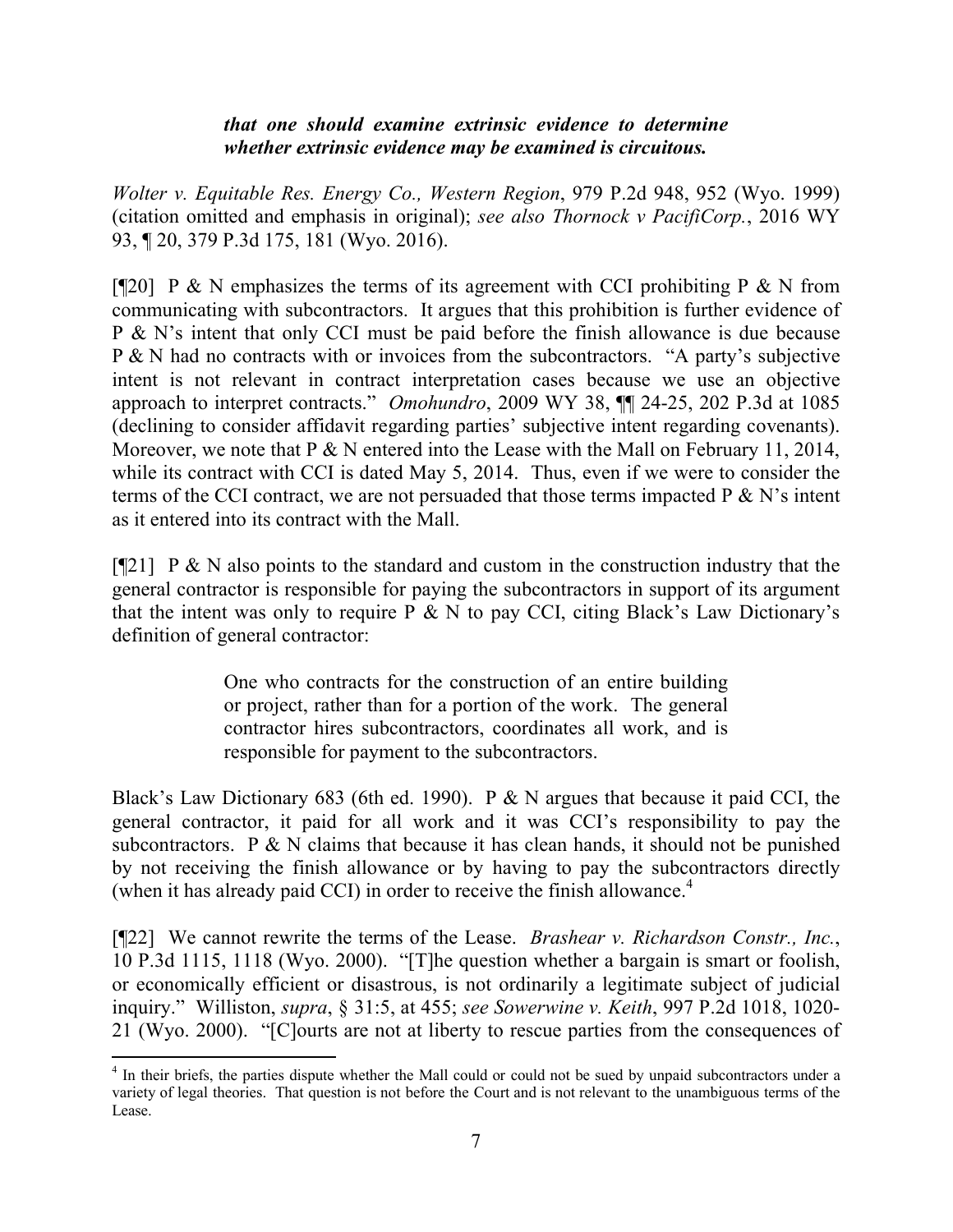their unwisely made bargains and we cannot rewrite the contract under the guise of judicial construction." *Hunter*, 2011 WY 97, ¶ 23, 253 P.3d at 503 (internal quotation marks and citations omitted).

[ $[$ [23] P & N was in a better position than the Mall to ensure subcontractors were paid. Accordingly, the Lease put the burden on  $P \& N$  to ensure that all work was paid for, and it specifically required  $P \& N$  to provide an affidavit to that effect. Read together, the terms of section 1.5(b) indicate that the intent of the parties was for the general and the subcontractors to be paid, and the affidavit stating that CCI had been paid did not satisfy that requirement.

# *CONCLUSION*

[ $[24]$ ] The Lease provision requiring P & N to furnish "evidence satisfactory to [the Mall] from its general contractor and any subcontractors that any and all liens that have been, or may be, filed have been satisfied of record or waived" and an "affidavit that all work has been paid for" before the finish allowance becomes due is unambiguous. Even if we were to conclude that the passage of time has fulfilled the lien satisfaction and waiver requirement, all work completed by the subcontractors has not been paid for. Accordingly,  $P \& N$  is not entitled to the finish allowance from the Mall. The district court's summary judgment in favor of the Mall is affirmed.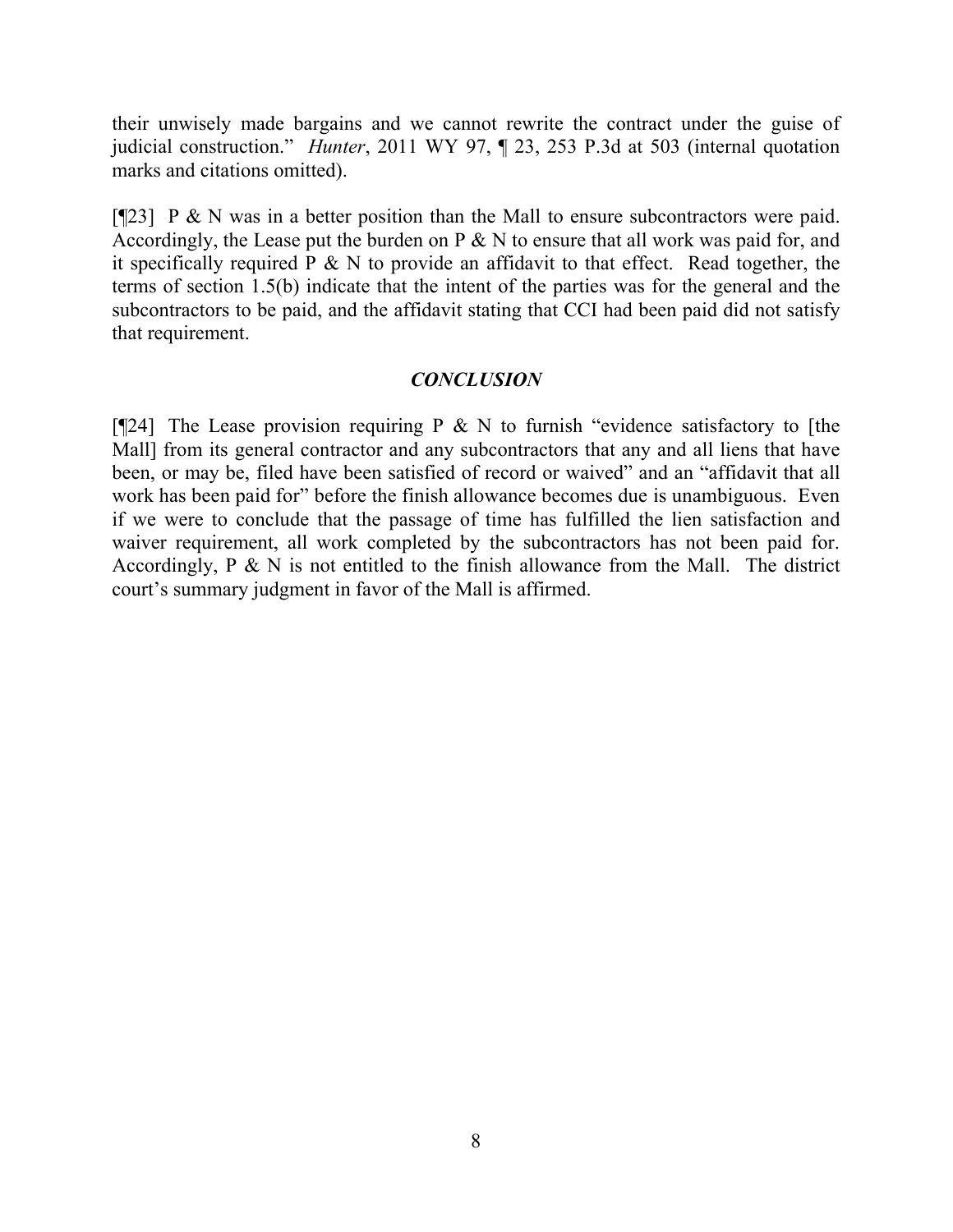**HILL, Justice**, dissenting, with whom **DAVIS, Justice**, joins.

[ $[125]$ ] I agree that the lease between the Mall and P & N is unambiguous, but because I interpret the lease differently from the majority opinion, I respectfully dissent.

The disputed lease provision reads:

Section 1.5 Landlord's Contribution to Construction of Leased Premises. Of the costs incurred by Tenant in constructing or improving qualified long-term real property for use in Tenant's trade or business at the Leased Premises (the "Leasehold Improvements"), Landlord agrees to pay to Tenant the lesser of (a) the actual cost of said construction of or improvements to said real property made in accordance with this Exhibit, or (b) the sum of **One Hundred Fifty Thousand One Hundred Eighty and 00/100 Dollars (\$150,180.00)**, less any sums owed to Landlord by Tenant under this Lease or this Exhibit, and the excess, if any, shall be paid by Tenant. Landlord's obligations under the preceding sentence shall not bind any Mortgagee Party of the Shopping Center nor any party acquiring title through or under any such Mortgage Party. The sum to be paid by Landlord hereunder shall be paid by check to Tenant after all of the following conditions shall have been satisfied:

\* \* \*

(b) Tenant shall have furnished evidence satisfactory to Landlord from its general contractor and any subcontractors that any and all liens that have been, or may be, filed have been satisfied of record or waived and an affidavit that all work has been paid for[.]

[ $[26]$ ] I view this term as imposing two separate but related obligations on P & N, as Tenant. First,  $P \& N$  is obligated to furnish evidence satisfactory to the Mall from its general contractor and any subcontractors that any and all liens that have been filed, or may be filed, have been satisfied of record or waived. Second,  $P \& N$  is obligated to furnish an affidavit that all work has been paid for.

[¶27] With respect to the first obligation, I view this as an obligation to perform that is subject to a condition precedent. A condition precedent is "an act or event, other than a lapse of time, which must exist or occur before a duty of immediate performance of a promise arises." *Mad River Boat Trips, Inc. v. Jackson Hole Whitewater, Inc.*, 803 P.2d 366, 368 (Wyo. 1990) (quoting *Robert W. Anderson Housewrecking and Excavating, Inc.*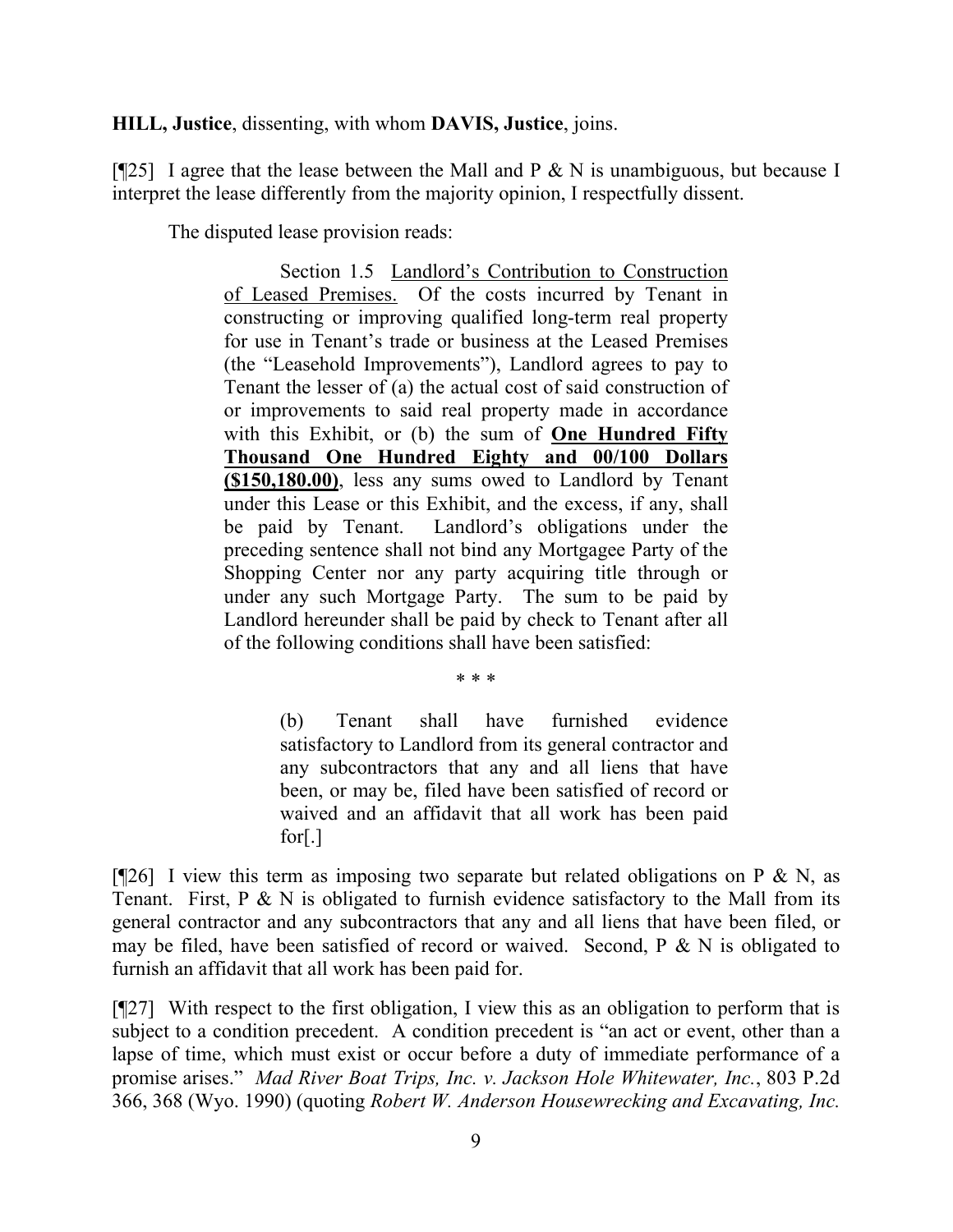*v. Board of Trustees, School District No. 25, Fremont County, Wyoming*, 681 P.2d 1326, 1331 (Wyo. 1984)). A condition precedent need not be labeled as such in a contract, and what is instead controlling is whether the contract language creates a contingency on which performance depends. *Id*. at 367-68 (finding Forest Service approval to be a condition precedent to defendant's obligation to transfer special use permit to plaintiff even though Forest Service approval was not contained in section of contract labeled "Conditions Precedent").

[ $[28]$ ] In my view, P & N's obligation to furnish evidence satisfactory to the Mall was conditioned on the requirement that at least one of two events occurred: 1) a lien was filed against the Mall's property; or 2) a lien may be filed against the Mall's property. It is undisputed that neither event occurred. No lien was filed against the Mall's property in relation to P  $\&$  N's project, and because the time for any lien to be filed has expired, no lien may be filed. The condition precedent to P & N's obligation to perform did not come to pass, and  $P \& N$  was therefore under no obligation to provide evidence of any type concerning lien satisfaction or lien waivers.

[ $[$ [29] P & N's second obligation is to furnish "an affidavit that all work has been paid for." I do not agree that this provision should be read to refer back to both subcontractors and general contractors. The term requires that P & N furnish **an affidavit**. Because it is P & N that is to provide the affidavit, I believe a reasonable reading of the requirement is one that requires P  $\&$  N to attest that it has performed its obligation to pay for all work. I do not agree the language may be extended to add a requirement that  $P \& N$  attest that the general contractor has also performed all of its separate payment obligations.

[¶30] This interpretation is borne out by the requirement this provision imposes with regard to liens against the Mall's property. With respect to liens that have been or may be filed, the provision requires that  $P \& N$  furnish evidence that such liens have been either satisfied *or waived*. A lien waiver suggests that there are amounts owing to the party that has agreed to waive its lien, which is inconsistent with the meaning the Mall asks this Court to give the phrase "all work has been paid for." If "all work has been paid for" means, as the Mall contends, that the general contractor and all subcontractors are satisfied, there would be no occasion to need or require a lien waiver. The Mall's willingness to accept a lien waiver rather than satisfaction of that lien simply cannot be reconciled with its insistence that "all work has been paid for" means  $P \& N$  must attest not only that it has paid the amounts it was obligated to pay but also that there are no outstanding claims against the general contractor.

[¶31] The record of nonpayment to the subcontractors on this project is troubling. It is undisputed, however, that  $P \& N$  paid CCI, the general contractor, for all the work done on the project. P  $\& N$  did not breach its payment obligations under its contract with CCI, and  $P \& N$  had no contracts with the subcontractors. Any breach resulting in underpayment of subcontractors was a breach of CCI's separate contracts with the